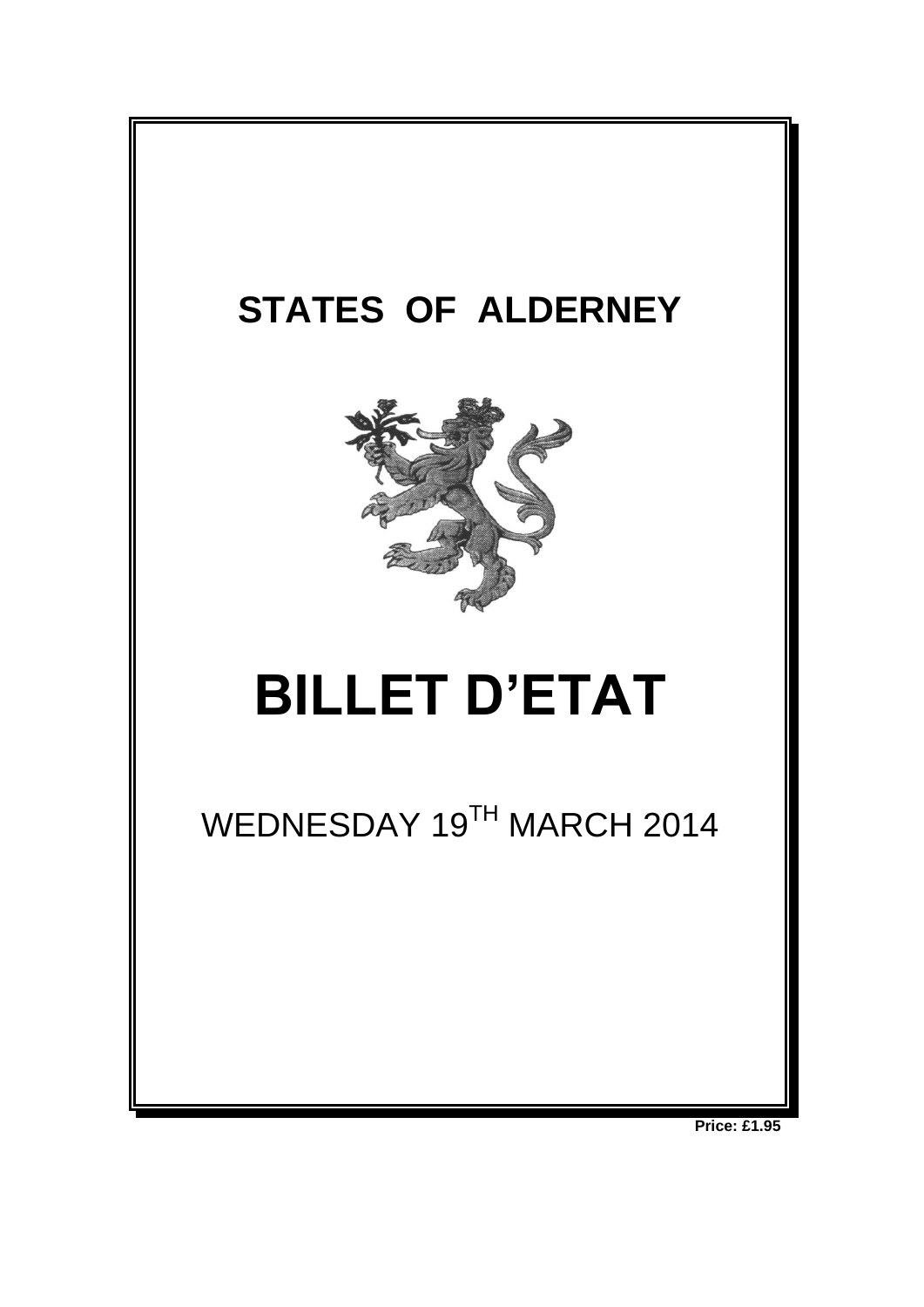# **STATES OF ALDERNEY**

# **BILLET D'ETAT FOR WEDNESDAY 19 TH MARCH 2014**

#### Members of the States:

I have the honour to inform you that the Meeting of the States will be held at 5:30 pm on Wednesday 19<sup>th</sup> March 2014. This will be preceded by the People's Meeting, which will be held on Wednesday 12<sup>th</sup> March 2014 at 7:00 pm in the Island Hall.

> W Stuart Trought President

# **Item l Chief Pleas**

Persons whose names are included on the Register of Voters and who have given due notice will address the States on matters of public interest.

## **Item lI Speed Trials 2014**

The following letter has been received from Mr Christopher Rowley, Chairman of the General Services Committee:-

*"I am pleased to be able to report that the Guernsey Kart and Motor Club applied to the General Services Committee for permission to organise a threeday Sprint and Hill Climb event from the 18th to the 20th September this year. The Committee, having delegated permission to the Chief Executive's office, has noted the times and dates of the event and raised no objection. The necessary Ordinance has been prepared.*

*The Ordinance will allow competing vehicles to exceed the speed limit etc., and to permit the closure along the course (a) on the road extending from Whitegates (Hammond Memorial) to Route des Mielles (Corbletts bay car park), (b) the road extending from Le Grand Val (Judges Pond) to Tourgis Hill and (c) Tourgis Hill along the extent of the Hill Climb course, from the road junction of the Petit Val with Route de Picaterre to the junction of Tourgis Hill Road with Le Grand Val.*

*As in past years, the Guernsey Kart and Motor Club have undertaken to put in place all necessary safety precautions and to liaise with the Police, Ambulance and Fire Service for these events.*

*I would be grateful if 'The Speed Trials (Alderney) Ordinance, 2014' is placed before the States of Alderney at its March meeting together with an appropriate proposition.*

> *C Rowley Chairman"*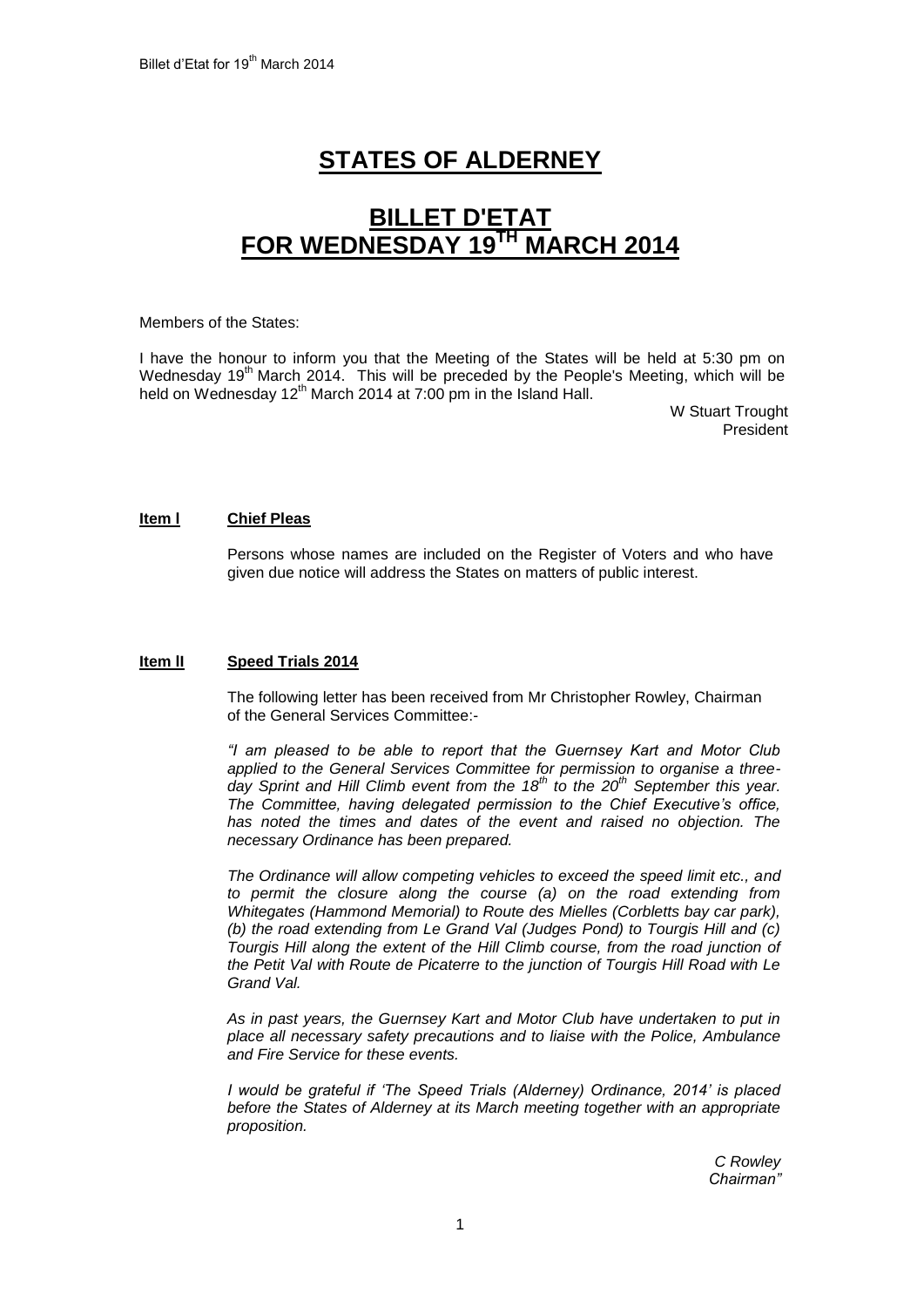# **The States is asked to approve "The Speed Trials (Alderney) Ordinance, 2014".**

# **Item lII By-Election 2014**

The following letter has been received from Mr Francis Simonet, Chairman of the Policy & Finance Committee:-

*"Due to the sudden death of States Member Mr Paul Arditti, there will be a need*  to hold a by-election for the remaining term of his office. The following *arrangements are proposed:*

- *Nominations to be received during the seven days ending at 4pm on Monday 31st March 2014 at 4pm;*
- *The Polling day to be Saturday, 12th April 2014 and that the Polling room be the Members Room of the Island Hall, Royal Connaught Square.*

*The successful candidate will hold office for the remainder of Mr Arditti's term of office which ends on 31st December 2014.*

> *F Simonet Chairman"*

**The States is asked to approve of the arrangements for the By-Election 2014 to be held on Saturday, 12th April 2014.**

## **Item IV Commonwealth Parliamentary Association**

**The States is asked to elect one member to sit on the Management Committee in the affairs of the Alderney Branch of the Commonwealth Parliamentary Association (the President being Ex-officio Chairman) in place of Mr Paul Arditti.**

# **Item V Election of Alderney Representatives to sit in the Guernsey States of Deliberation**

**Following the procedure as laid out in the Resolution of The States of Alderney dated 18th October 2006 and the Plebiscite election of 1st December 2012, the States is asked:-**

- **(a) to elect Mr Neil Harvey to be the Alderney Representative to sit in the Guernsey States of Deliberation for 2014, and**
- **(b) to elect one other member as the Alternative Representative for 2014 to sit in the Guernsey States of Deliberation.**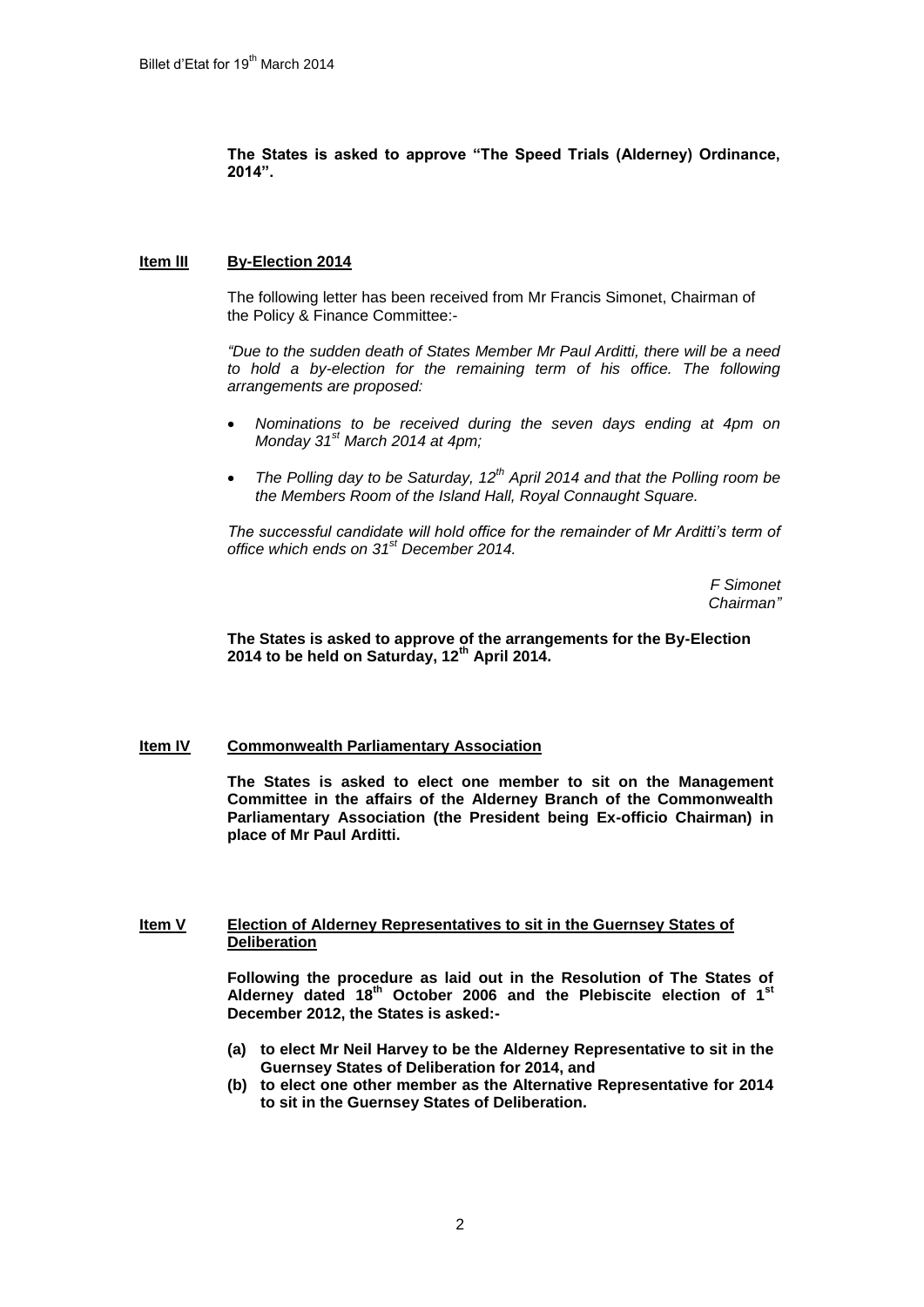# **Item VI The Building (Alderney) Regulations, 2014**

The following letter has been received from Mr Matt Birmingham, Chairman of the Building and Development Control Committee-

*"The Building Regulations deal with the minimum standards of design and building work for the construction of buildings.* 

*The Building (Alderney) Regulations, 2014 have been made to replace the Regulations previously in operation, which were made in 1978. The new Regulations are largely based on the current Guernsey Regulations.* 

*The Building (Alderney) Regulations, 2014 were made by the Committee on 30th January, 2014 and came into operation on 10th February, 2014.*

*In accordance with Section 75(1)(c) of the Building and Development Control (Alderney) Law, 2002, as amended, any regulations made by the Committee are to be laid before a meeting of the States as soon as possible after being made.* 

*I would be obliged if The Building (Alderney) Regulations, 2014 is placed before the States at its next meeting together with an appropriate proposition.*

> *M Birmingham Chairman"*

**The States is asked to resolve that "The Building (Alderney) Regulations, 2014" not be annulled.**

## **Item VII St Anne's Church Repair Works 2014**

The following letter has been received from Mr Christopher Rowley, Chairman of the General Services Committee:-

*"St Anne's Church is a significant historic building on Alderney. Repair works, mainly to the eastern roofs, have been scheduled over five years beginning in*  2011. Following difficulties appointing an on-island contractor, Vaudin *Stonemasons won the tender in 2013 to undertake the 2011-2013 works.*

*In December 2013, Lovell Ozanne surveyors were requested to produce the schedule and specification for the next (2014) phase of partial re-roofing works at the church. The works were tendered to Vaudin as an extension of the current contract. The tender return was checked by Lovell Ozanne who report that all tendered figures are comparable to the figures submitted during the original tender process in 2013. There are significant benefits in using the contractor who is already working on the building.* 

*The General Services Committee considered these factors and approved the appointment of Vaudin Stonemasons to undertake the 2014 repair work on St Anne's Church for the sum of £103,327.91. The Committee considered the need for supervision and project management of this specialised work and*  resolved to appoint Lovell Ozanne to undertake this element. The tender *preparation and project management cost for 2014 works is £13,949.27, and £1,500 is added to this for disbursements.*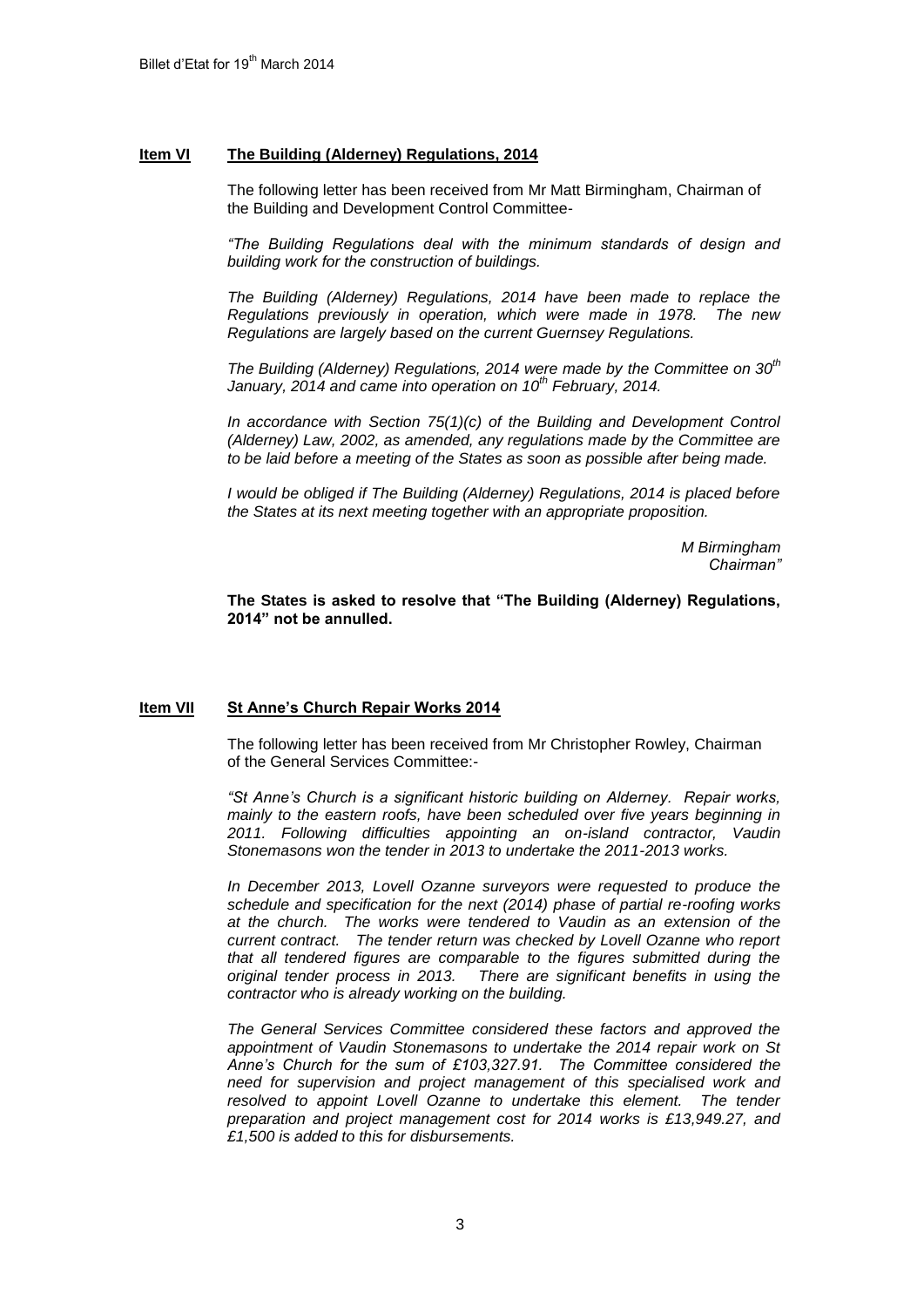*The Policy & Finance Committee subsequently unanimously approved the appointment of Vaudin Stonemasons and Lovell Ozanne.* 

> *C Rowley Chairman"*

**The States is asked to resolve:**

- **a) To approve a budget of £119,000 from the Capital Account which includes the repair work, a small contingency, and professional fees for the 2014 repair work to St Anne's Church.**
- **b) To approve that the 2014 repair works at St Anne's Church is undertaken by the Vaudin Stonemasons.**
- **c) To approve that the supervision and project management work is undertaken by Lovell Ozanne & Partners**

## **Item VIII Road Resurfacing Contract 2014**

The following letter has been received from Mr Christopher Rowley, Chairman of the General Services Committee:-

*"In 2012, the States resolved to enter into a contract with Ronez Limited to undertake works to repair, reinstate and resurface the island's roads in 2012, 2014 & 2016. This bi-annual contract was awarded following a competitive tender.* 

*At its meeting on 21st January 2014, the General Services Committee voted unanimously to approve capital funding of £250,000 for the 2014 road works by Ronez Limited. The Policy and Finance Committee resolved unanimously to approve the funding at its meeting of 28th January 2014.* 

*A schedule of rates has been provided to deliver a planned list of schemes for 2014. The schemes were agreed by the General Services Committee following public consultation.* 

*The States of Alderney is asked to resolve that road repair works up to a value of £250,000 be undertaken in 2014 by Ronez Ltd.*

> *C Rowley Chairman"*

**The States is asked to approve capital funding up to the value of £250,000 from the Capital Account for the 2014 road repair works to be undertaken by Ronez Limited, based on the tendered schedule of rates in accordance with the tender documents.** 

#### **Item IX The Alderney (Application of Legislation) (Food and Drugs) Ordinance, 2014**

The following letter has been received from Mr Francis Simonet, Chairman of the Policy & Finance Committee:-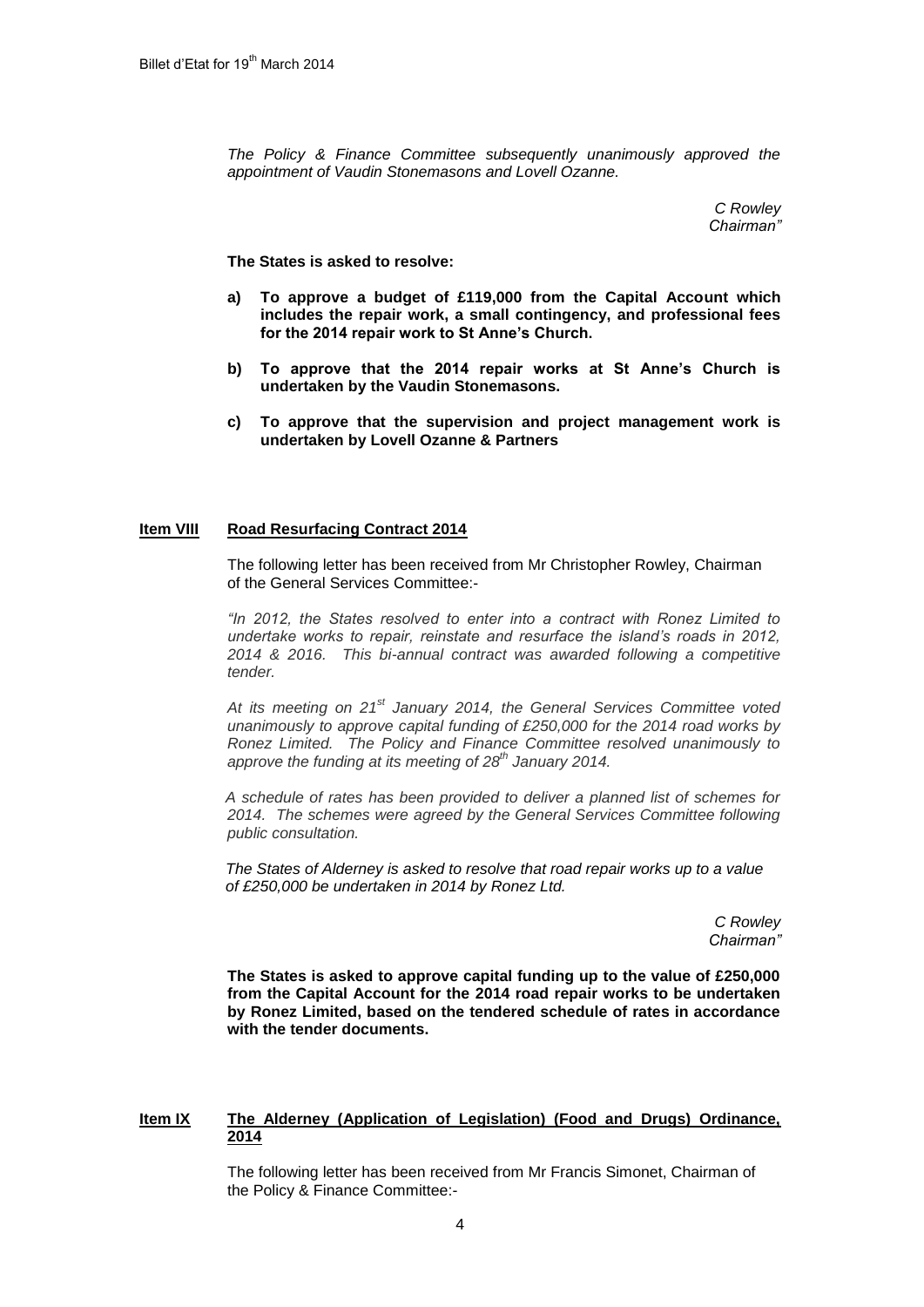*"The European Communities (Implementation of Council Regulation on Nutrition and Health Claims) (Guernsey) Ordinance, 2014 and the European Communities (Implementation of Food Supplements Directive) (Guernsey) Ordinance, 2014 ("the Guernsey Ordinances"), approved by the States of Deliberation in February, made consequential amendments to the Food and Drugs (Guernsey) Law, 1970 as of the 1st April, 2014.*

*The purpose of The Alderney (Application of Legislation) (Food and Drugs) Ordinance, 2014 made under the Alderney (Application of Legislation) Law, 1948 ("the Law"), is that it would apply these consequential amendments to Alderney. These amendments would apply in Alderney subject to the substitution of references to the Guernsey Ordinances with references to the equivalent Alderney Ordinances that would implement the Council Regulation on Nutrition and Health Claims and the Food Supplements Directive.*

*"The Alderney (Application of Legislation) (Food and Drugs)Ordinance, 2014" has been drafted by Law Officers Chambers and I would be grateful if you would place this matter before the next meeting of the States of Alderney with an appropriate proposition.*

> *F Simonet Chairman"*

**The States is asked to approve:**

**"The Alderney (Application of Legislation) (Food and Drugs) Ordinance, 2014"**

# **Item X The Separation, Maintenance and Affiliation Proceedings (Alderney) (Amendment) Law, 2014**

The following letter has been received from Mr Francis Simonet, Chairman of the Policy & Finance Committee:-

*"On the 29th October 2013, the Independent Domestic Violence Advisory Service (IDVA) visited the Island and gave a presentation to the Jurats of the Court of Alderney. The IDVA supports high risk victims of domestic abuse and represents those persons on the Multi Agency Risk Assessment Conference. The IDVA has two independent advisers who work directly with members of our community.* 

*The Domestic Proceedings Law in Alderney is governed by The Separation, Maintenance and Affiliation (Alderney) Law 1964. This Law allows the Court of Alderney to deal with judicial separations and financial provision for spouses and children, but does not contain a provision for Domestic Violence Injunctions (DVI).* 

*A Domestic Violence Injunction is a matter that comes before the Civil Court and does not involve the police. If a junction is granted, this gives protection to the victim but only in the Civil Court. The Court of Alderney has granted DVIs in the past on the basis that it has an 'inherent jurisdiction' to protect members of the community from all types of violence. The Court, however, cannot attach a power of arrest to such orders as there is no legal power to do so. If the Court*  had the power to attach a power of arrest, the police could arrest for breach of *the order and bring the person before the Court within 24 hours of arrest to be*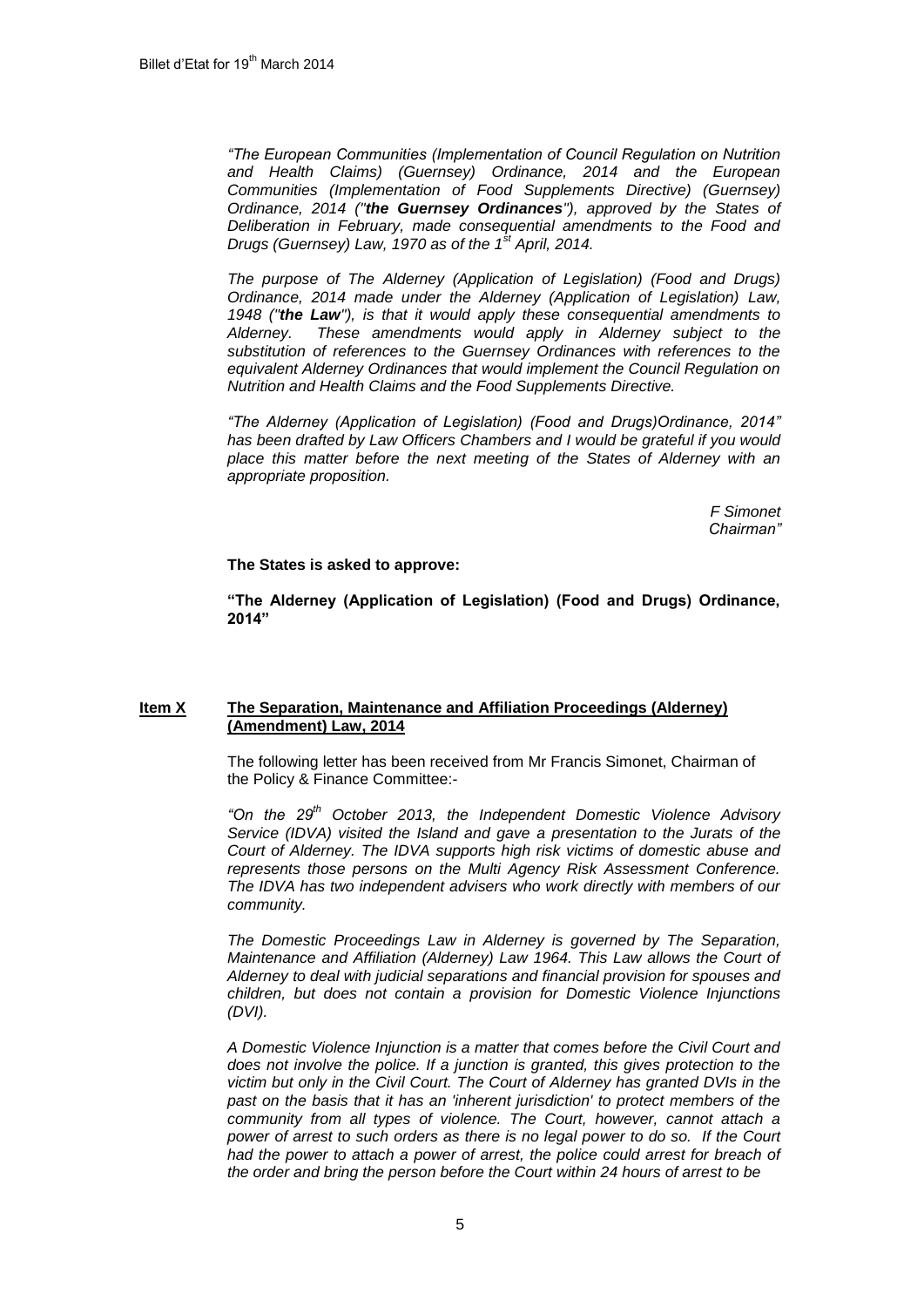*dealt with. This gives immediate protection for the victim and does not require a long process before the Civil Court.*

*"The Separation Maintenance and Affiliation Proceedings (Alderney) (Amendment) Law, 2014" has been drafted by Law Officers Chambers and incorporates the amendments to provide for the power of arrest to be attached to Domestic Violence Injunctions.*

*I* would be grateful if you would place this matter before the next meeting of the *States of Alderney with an appropriate proposition.*

> *F Simonet Chairman"*

**The States is asked to approve the Projet de Loi entitled "The Separation, Maintenance and Affiliation Proceedings (Alderney) (Amendment) Law, 2014", and to request the President to seek the Sanction of Her Most Excellent Majesty in Council for it to have the force of Law in the Island of Alderney.**

#### **Item XI The Road Traffic (Compulsory Third-Party Insurance) (Commencement and Application of Provisions) (Alderney) Ordinance, 2014, and The Motor Vehicles (International Motor Insurance Card) (Alderney) Ordinance, 2014.**

The following letter has been received from Mr Francis Simonet, Chairman of the Policy & Finance Committee:-

*"In 2012 an amendment to the Road Traffic (Compulsory Third Party Insurance) (Guernsey) Law, 1936 was approved by the Guernsey States of Deliberation, to enable the Health and Social Services Department (HSSD) to recover hospital and ambulance charges incurred as a result of injury/death in road traffic accidents. HSSD would recover these charges off third party insurers, who were liable to compensate the injured person. The 1936 Law was applied to Alderney by the Road Traffic (Compulsory Third-Party Insurance)(Alderney)*  Law, 1950. However it was advised by the Law Officers that to clearly ensure *that the cost recovery provisions are applicable in Alderney, that an Alderney Ordinance be drafted for approval.*

*It was further recommended that to regularise the Road Traffic Third Party Insurance legislation that an ordinance be drafted to bring into effect in Alderney the provisions of "The Motor Vehicles (International Motor Insurance Card) Ordinance, 1974", and any further amendments to this ordinance.*

*"The Road Traffic (Compulsory Third-Party Insurance) (Commencement and Application of Provisions) (Alderney) Ordinance, 2014" and "The Motor Vehicles (International Motor Insurance Card) (Alderney) Ordinance, 2014" have been drafted by Law Officers Chambers and I would be grateful if you would place this matter before the next meeting of the States of Alderney with an appropriate proposition.*

> *F Simonet Chairman"*